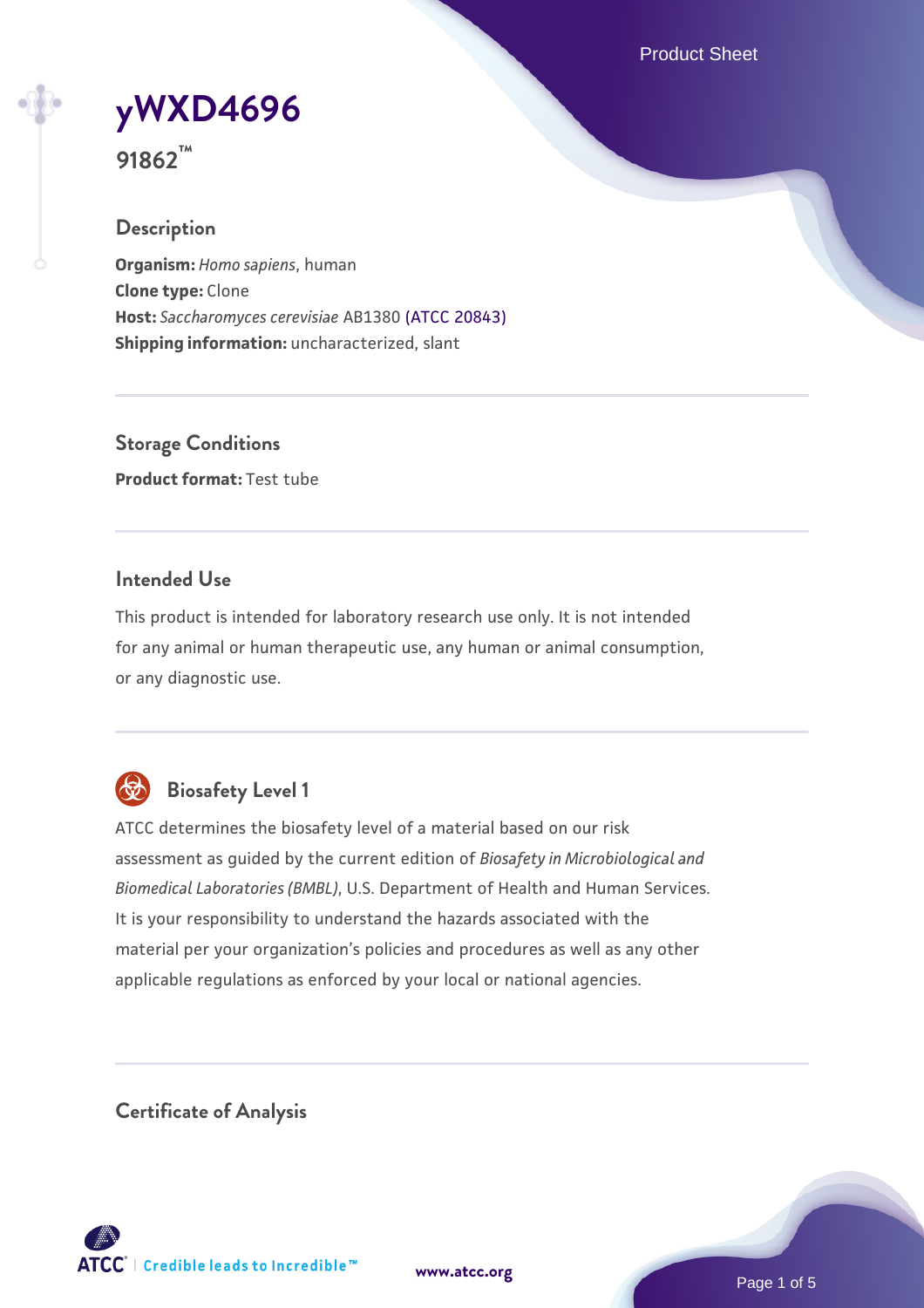## **[yWXD4696](https://www.atcc.org/products/91862)** Product Sheet **91862**

For batch-specific test results, refer to the applicable certificate of analysis that can be found at www.atcc.org.

## **Insert Information**

**Type of DNA:** genomic **Genome:** Homo sapiens **Chromosome:** X X pter-q27.3 **Gene name:** DNA Segment, single copy **Gene product:** DNA Segment, single copy [DXS3665] **Gene symbol:** DXS3665 **Contains complete coding sequence:** Unknown **Insert end:** EcoRI

## **Vector Information**

**Construct size (kb):** 260.0 **Intact vector size:** 11.454 **Vector name:** pYAC4 **Type of vector:** YAC **Host range:** *Saccharomyces cerevisiae*; *Escherichia coli* **Vector information:** other: telomere, 3548-4235 other: telomere, 6012-6699 Cross references: DNA Seq. Acc.: U01086 **Cloning sites:** EcoRI **Markers:** SUP4; HIS3; ampR; URA3; TRP1 **Replicon:** pMB1, 7186-7186; ARS1, 9632-10376

# **Growth Conditions**

**Medium:** 



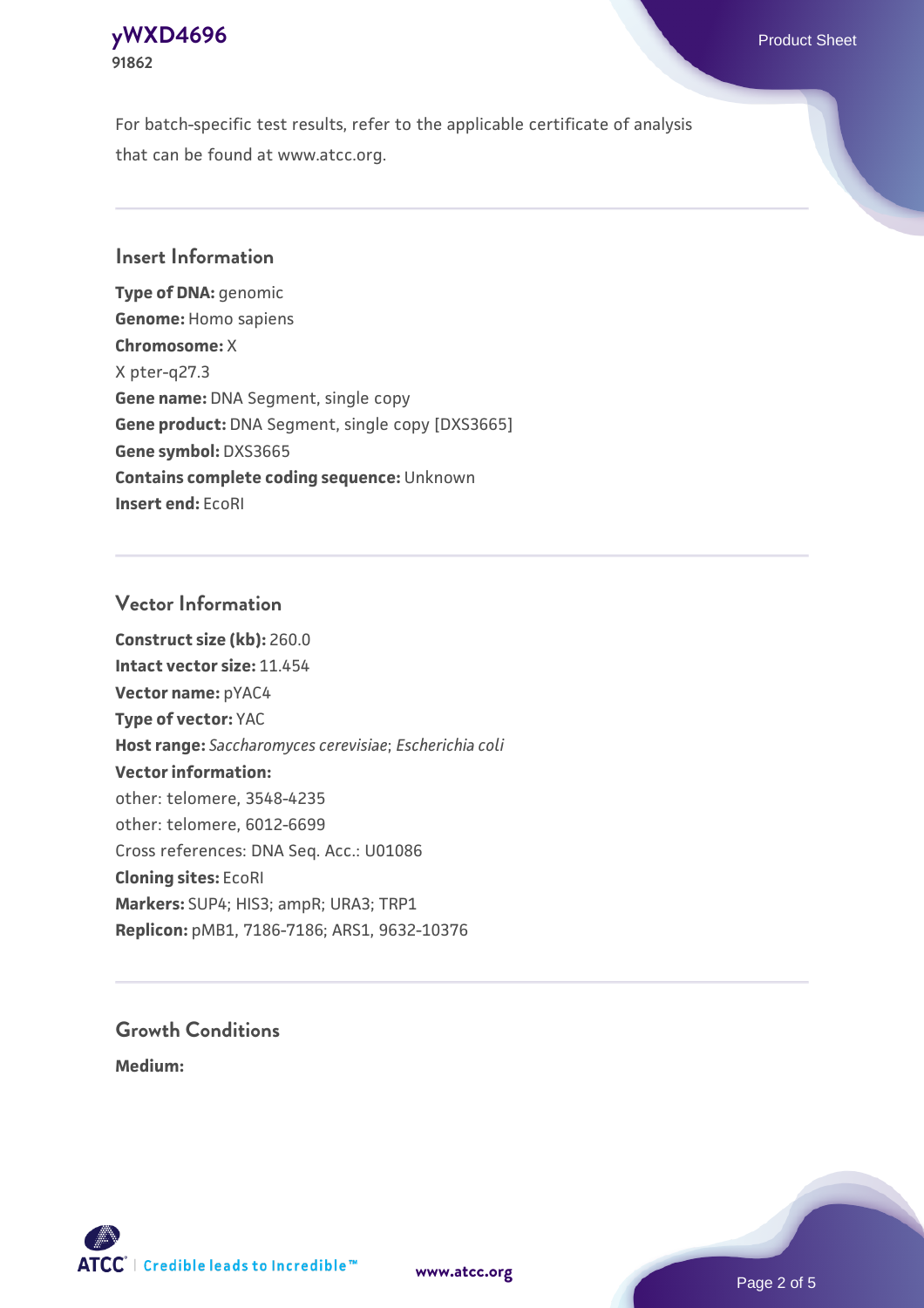#### **[yWXD4696](https://www.atcc.org/products/91862)** Product Sheet **91862**

[ATCC Medium 1245: YEPD](https://www.atcc.org/-/media/product-assets/documents/microbial-media-formulations/1/2/4/5/atcc-medium-1245.pdf?rev=705ca55d1b6f490a808a965d5c072196) **Temperature:** 30°C

#### **Notes**

More information may be available from ATCC (http://www.atcc.org or 703- 365-2620).

## **Material Citation**

If use of this material results in a scientific publication, please cite the material in the following manner: yWXD4696 (ATCC 91862)

## **References**

References and other information relating to this material are available at www.atcc.org.

## **Warranty**

The product is provided 'AS IS' and the viability of ATCC® products is warranted for 30 days from the date of shipment, provided that the customer has stored and handled the product according to the information included on the product information sheet, website, and Certificate of Analysis. For living cultures, ATCC lists the media formulation and reagents that have been found to be effective for the product. While other unspecified media and reagents may also produce satisfactory results, a change in the ATCC and/or depositor-recommended protocols may affect the recovery, growth, and/or function of the product. If an alternative medium formulation or reagent is used, the ATCC warranty for viability is no longer



**[www.atcc.org](http://www.atcc.org)**

Page 3 of 5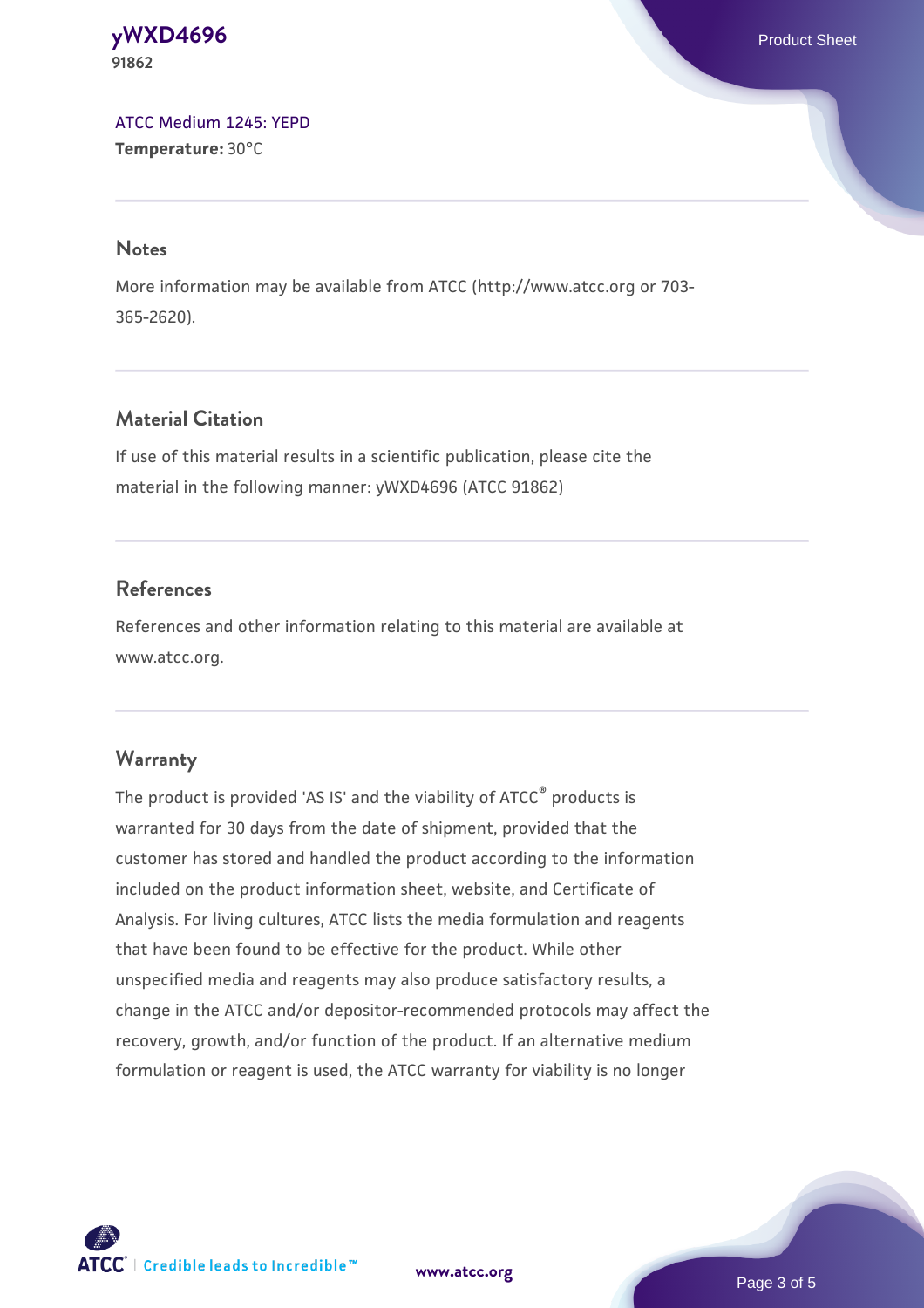**[yWXD4696](https://www.atcc.org/products/91862)** Product Sheet **91862**

valid. Except as expressly set forth herein, no other warranties of any kind are provided, express or implied, including, but not limited to, any implied warranties of merchantability, fitness for a particular purpose, manufacture according to cGMP standards, typicality, safety, accuracy, and/or noninfringement.

#### **Disclaimers**

This product is intended for laboratory research use only. It is not intended for any animal or human therapeutic use, any human or animal consumption, or any diagnostic use. Any proposed commercial use is prohibited without a license from ATCC.

While ATCC uses reasonable efforts to include accurate and up-to-date information on this product sheet, ATCC makes no warranties or representations as to its accuracy. Citations from scientific literature and patents are provided for informational purposes only. ATCC does not warrant that such information has been confirmed to be accurate or complete and the customer bears the sole responsibility of confirming the accuracy and completeness of any such information.

This product is sent on the condition that the customer is responsible for and assumes all risk and responsibility in connection with the receipt, handling, storage, disposal, and use of the ATCC product including without limitation taking all appropriate safety and handling precautions to minimize health or environmental risk. As a condition of receiving the material, the customer agrees that any activity undertaken with the ATCC product and any progeny or modifications will be conducted in compliance with all applicable laws, regulations, and guidelines. This product is provided 'AS IS' with no representations or warranties whatsoever except as expressly set forth herein and in no event shall ATCC, its parents, subsidiaries, directors, officers, agents, employees, assigns, successors, and affiliates be liable for indirect, special, incidental, or consequential damages of any kind in connection with or arising out of the customer's use of the product. While reasonable effort is made to ensure authenticity and reliability of materials on deposit, ATCC is not liable for damages arising from the misidentification or



**[www.atcc.org](http://www.atcc.org)**

Page 4 of 5